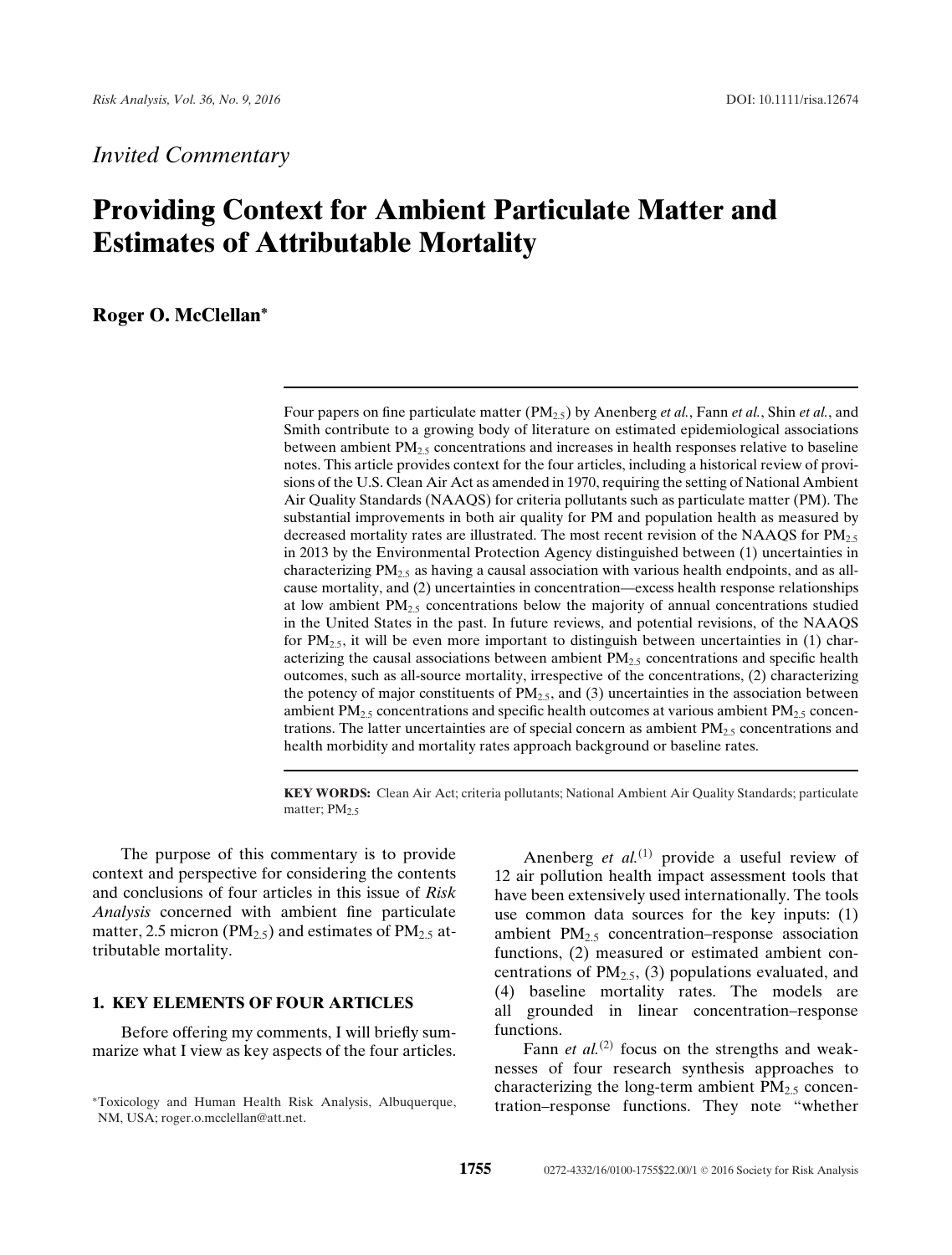implicitly or explicitly, all require considerable judgment by scientists," an admonishment that should be heeded by both scientists and policymakers. Their focus is on linear models of ambient PM<sub>2.5</sub> concentration–response relationships. They provide some useful examples of estimated  $PM_{2.5}$ attributable premature deaths based on different ambient concentration–response functions, estimates for which I will provide context.

Shin *et al.*<sup>(3)</sup> review meta-analysis methods for estimating the shape and uncertainty in the association between long-term exposure to ambient particulate matter (PM) and all-cause mortality. Their article considers both linear concentration–response models and alternative models extending to higher concentrations as required for some global applications. This is an especially important consideration when addressing the global range of  $PM<sub>2.5</sub>$  concentrations from current low ambient concentrations observed in countries such as the United States and Canada that have aggressively regulated air pollutants for half a century to countries like China and India with recent rapid industrialization, more limited regulations, and very high ambient concentrations of  $PM_{2.5}$  and other air pollutants. Equally as important and not addressed by Shin *et al.* are the remarkable differences in various characteristics among the countries and within countries, including population characteristics such as baseline mortality rates, which are key inputs to the models.

The fourth article by  $Smith<sup>(4)</sup>$  illustrates the use of alternative approaches to calculating expected benefits of reducing the U.S. annual National Ambient Air Quality Standard for  $PM_{2.5}$  from 15 to 12  $\mu$ g/m<sup>3</sup>. This article contains useful examples of the marked differences in estimates of avoided premature deaths dependent on the assumptions used in the calculations, including whether deaths are projected to occur below the current U.S. annual standard of 12  $\mu$ g/m<sup>3</sup>. I will provide context to those calculated estimates of avoided premature deaths.

## **2. THE CLEAN AIR ACT AS CONTEXT**

The subject matter of the articles is grounded in the Clean Air Act (CAA) originally passed in 1963,<sup>(5)</sup> extensively amended in 1970<sup>(6)</sup> and again in 1990.<sup> $(7)$ </sup> The CAA is the primary legislative basis for addressing air quality in the United States. Key sections of the CAA that require the U.S. Environmental Protection Agency (EPA) to set National Ambient Air Quality Standards (NAAQS) for certain air pollutants found across the United States and attributable to multiple sources, based on scientific criteria; hence, in common usage they are called criteria pollutants. The CAA identifies two types of NAAQS. Primary standards are intended to protect public health, including protection of "sensitive" populations such as asthmatics, children, and the elderly. The primary standards are the focus of this commentary. The CAA also calls for secondary standards to protect public welfare, which includes visibility and damage to animals, crops, vegetation, and buildings. Bachman<sup>(8)</sup> reviewed the long history of the NAAQS, a paper that should be read by all who are interested in this topic.

It is useful to recall that passage of the CAA was motivated by widespread recognition in the 1950s and 1960s that the United States had serious air quality problems arising from a marked increase in industrial activity during and after World War II. In addition, it was recognized that air quality was being increasingly impacted by expanded use of motor vehicles. It was generally accepted that poor air quality was impacting the health of the populace. Initial attempts to control air pollution were grounded in local and state legislation. It soon became apparent that these actions were inadequate; hence, the CAA, as passed in 1963, was national in scope. Indeed, it specified the creation of a National Air Pollution Control Agency. This agency would ultimately become the "air office" component of the U.S. EPA when it was created on December 2, 1970.

The CAA amendments of 1970 substantially elevated the federal role in improving air quality, including the setting of NAAQS. The amended CAA (1970) delegates to the EPA Administrator responsibility for policy decisions on setting the four elements of each NAAQS (the indicator such as  $PM_{2.5}$ , the averaging time such as annual or 24 hour, the concentration, and the statistical form used to determine when the standard is attained). It is important to recognize that the CAA gives the EPA Administrator broad policy-making discretion for setting each NAAQS. The primary or health-based NAAQS are standards set so as to provide requisite protection, neither more nor less stringent than is necessary to protect public health, with an adequate margin of safety. The CAA does not specify a quantitative goal for setting each NAAQS based on some specific level of health protection, i.e., an acceptable level of risk. Thus, the level of risk protection embedded in each NAAQS is a policy judgment delegated to the EPA Administrator. Further, the U.S. Supreme Court in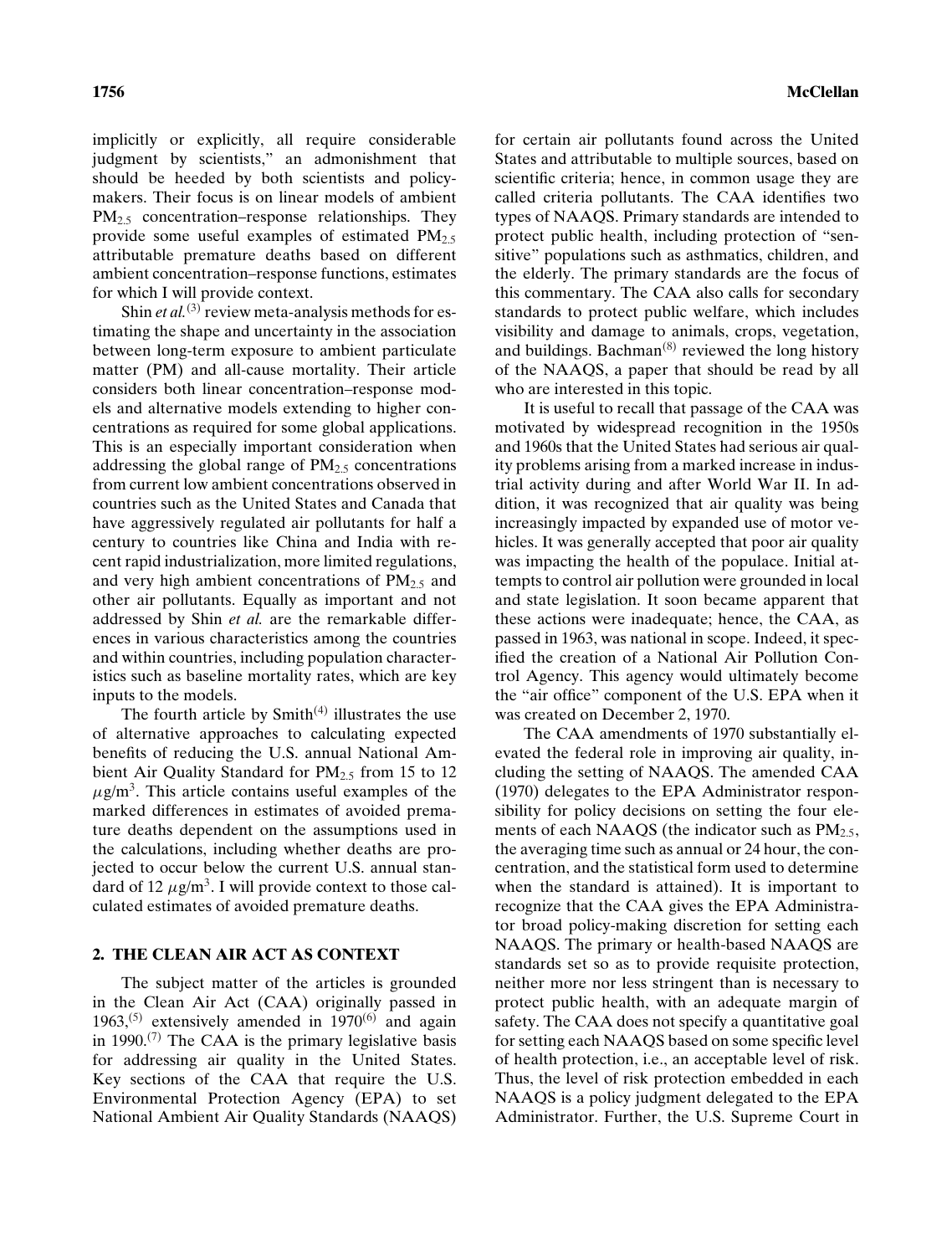#### **Invited Commentary 1757**

*Whitman vs. American Trucking Association*<sup>(9)</sup> ruled that in setting the NAAQS, the Administrator cannot consider the costs of achieving the standards.

The six original criteria pollutants were PM, photochemical oxidants, carbon monoxide, sulfur dioxides, nitrogen oxides, and hydrocarbons. It was later determined that the hydrocarbons were more appropriately addressed as individual pollutants under the hazardous air pollutants section of the CAA. Legal action in the 1970s initiated by the National Resources Defense Council forced EPA to list lead as a criteria air pollutant. NAAQS have been set for each of the criteria pollutants and the science undergirding each NAAQS periodically reviewed. Most reviews have concluded with revision of the NAAQS. In addition, a national network of monitors has been established, primarily for regulatory compliance purposes. These monitors also provide the data that have been key to the conduct of most long-term epidemiological studies.

PM is a generic term for a broad class of chemically and physically diverse substances that exist as discrete particles (liquid droplets or solids) over a range of sizes in the ambient air. It is important to recall that the original NAAQS for PM set in 1971 used "total suspended particles" (TSP) as an indicator. TSP samples are collected with a high volume sampler and include particles up to 25–45 microns in size. Standards were set for both 24-hour and annual averaging time. The latter was set at  $75 \mu$ g/m<sup>3</sup>, annual geometric mean form. In the discussion that follows, the focus will be on the annual standard. After an extensive review process initiated in the late 1970s, the PM NAAQS was revised in 1987 with the TSP indicator replaced with a particulate matter, 10 microns  $(PM_{10})$  indicator. It is important to recognize that the  $PM_{10}$  fraction is included within the size range of TSP samples. The new annual PM<sub>10</sub> NAAQS was set at 50  $\mu$ g/m<sup>3</sup> and the form changed to an annual arithmetic mean, averaged over three years.

A contentious review concluded in 1997 resulted in a revision of the PM NAAQS with the addition of a  $PM_{2.5}$  indicator despite there being very limited PM2.5 ambient concentration–response data available for setting the NAAQS with 2.5 micron  $PM_{2.5}$  indicators. Keep in mind that the  $PM_{2.5}$  fraction is included within the size range of the  $PM_{10}$ fraction. The  $PM_{2.5}$  annual NAAQS was set at 15  $\mu$ g/m<sup>3</sup>, annual arithmetic mean, averaged over three years. To give impetus to the adoption of a  $PM_{2.5}$  indicator, one EPA official commented: "If you want

monitoring data on  $PM_{2.5}$  for epidemiological studies, you need to support setting a NAAQS for  $PM_{2.5}$ , we only monitor what is regulated." In 2006, after another contentious review, the PM NAAQS was revised with a reduction in the 24-hour standard from 65 to 35  $\mu$ g/m<sup>3</sup> and no change in the annual standard. In 2012, after another review, the PM standard was again revised with a reduction in the primary annual NAAQS to 12  $\mu$ g/m<sup>3</sup>, annual arithmetic mean averaged over three years. The next cycle of review of the PM NAAQS is already underway. If the agency were to conform with a five-year review cycle, the next review should be concluded by 2018. The agency has already acknowledged that it will not meet that schedule and instead has announced a schedule for release of the final PM rate in 2021.

In my opinion, the changes in the annual PM NAAQS over the decades have been driven largely by (1) improved scientific knowledge on the role of particle size governing the deposition and retention of airborne particles, hence the serial shift from a TSP to  $PM_{10}$  to  $PM_{2.5}$  indicator, and (2) improved knowledge from epidemiological studies of human populations such as those under discussion in the four articles. The policy decision of the EPA Administrator on the level and form of the NAAQS for PM has largely been informed by the information from epidemiological studies.

All of the PM NAAQS set to date are based on mass concentration and the assumption that all of the PMs in each size fraction are of equal toxicity on a mass basis. This assumption needs careful review in the current PM review cycle.

## **3. HISTORIC CHANGES IN PM2.5 AND MORTALITY**

To provide context for considering the contents of the four articles, it is useful to consider the substantial historic changes in ambient  $PM<sub>2.5</sub>$  and mortality rate in the United States. One of the major long-term studies of the association between ambient PM and mortality is the Harvard Six Cities Study, a study conceived by Professor Benjamin Ferris in the 1970s when revision of the NAAQS set in 1971 was under review. Updated findings from this study have been periodically published. The recent paper by Lepeule *et al.*<sup>(10)</sup> provides a useful summary of the changes in ambient  $PM_{2.5}$  concentrations in the six cities from the mid 1970s through 2009. The range of ambient concentrations shown (Fig. 1) is a reasonable representation of the downward trend in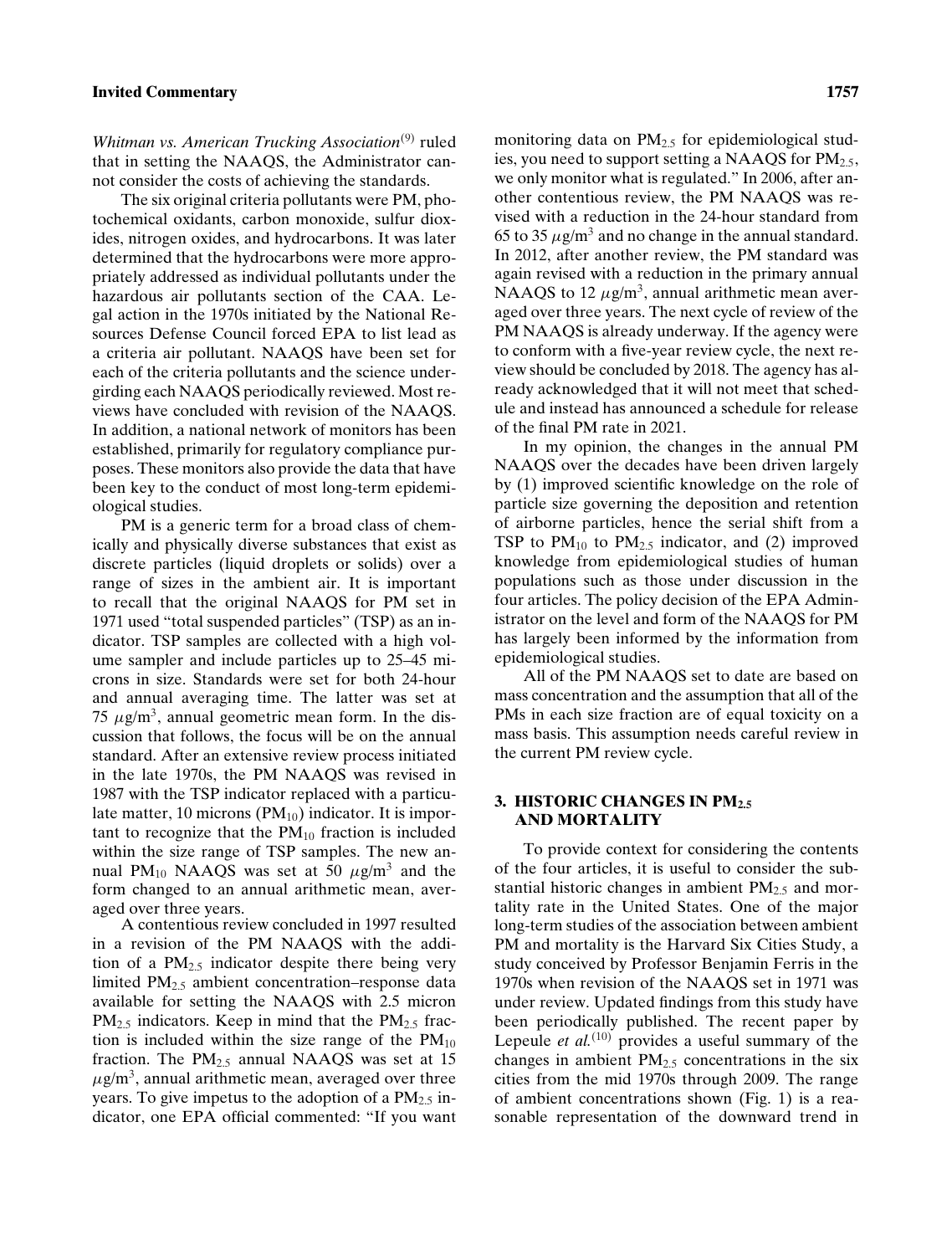

**Fig. 1.** Annual mean PM<sub>2.5</sub> levels during 1974–2009 in the Harvard Six Cities Study. (Adapted from Lepeule *et al.*<sup>(10)</sup> The data points pre-1997 for  $PM_{2.5}$  have been extrapolated from TSP and  $PM_{10}$  measurements.)

urban areas seen across the United States over this time period. In reviewing the figure, keep in mind that the PM indicator from 1971 to 1978 was TSP and from 1978 to 1997 was  $PM_{10}$  with the  $PM_{2.5}$ indicator added in 1997. The  $PM_{2.5}$  concentrations shown in the figure for the earliest years are extrapolations from other indicators. The reductions in ambient  $PM_{2.5}$  are impressive, especially for the three cities that originally had concentrations of 25  $\mu$ g/m<sup>3</sup> and higher. It is reasonable to assume that these cities experienced even higher concentrations of  $PM_{2.5}$  and coarse particles ( $PM_{10}$  minus  $PM_{2.5}$ ) at earlier times.

During the last three-quarters of a century, there have also been impressive improvements in mortality rates across the United States, with continuous reductions in crude death rates and even more impressive reductions in age-adjusted death rates.(11) Data for the period 1960–2010 are shown in Fig.  $2^{(12)}$  It is important to note that these are national statistics with important substantial differences in both crude and age-adjusted death rates (deaths per 100,000 population) among different states and racial groups. For example, the age-adjusted death rate (all causes) in 2010 ranged from 590 in Hawaii to 962 in Mississippi.

Further context is provided by the data in Table I as to cause of death for mortality in the United States in  $2010$ <sup> $(12)$ </sup> Consideration of these multiple causes of death provides insight into potential opportunities



**Fig. 2.** Crude and age-adjusted death rates: United States, 1960– 2010. (Adapted from Murphy *et al.*<sup>(12)</sup>)

for improving the health of the U.S. population, our ultimate goal.

# **4. COMMENTER'S BACKGROUND FOR CONTEXT**

It is important to recognize that provision of any context, to a large extent, is dependent on the commenters' backgrounds and how they view the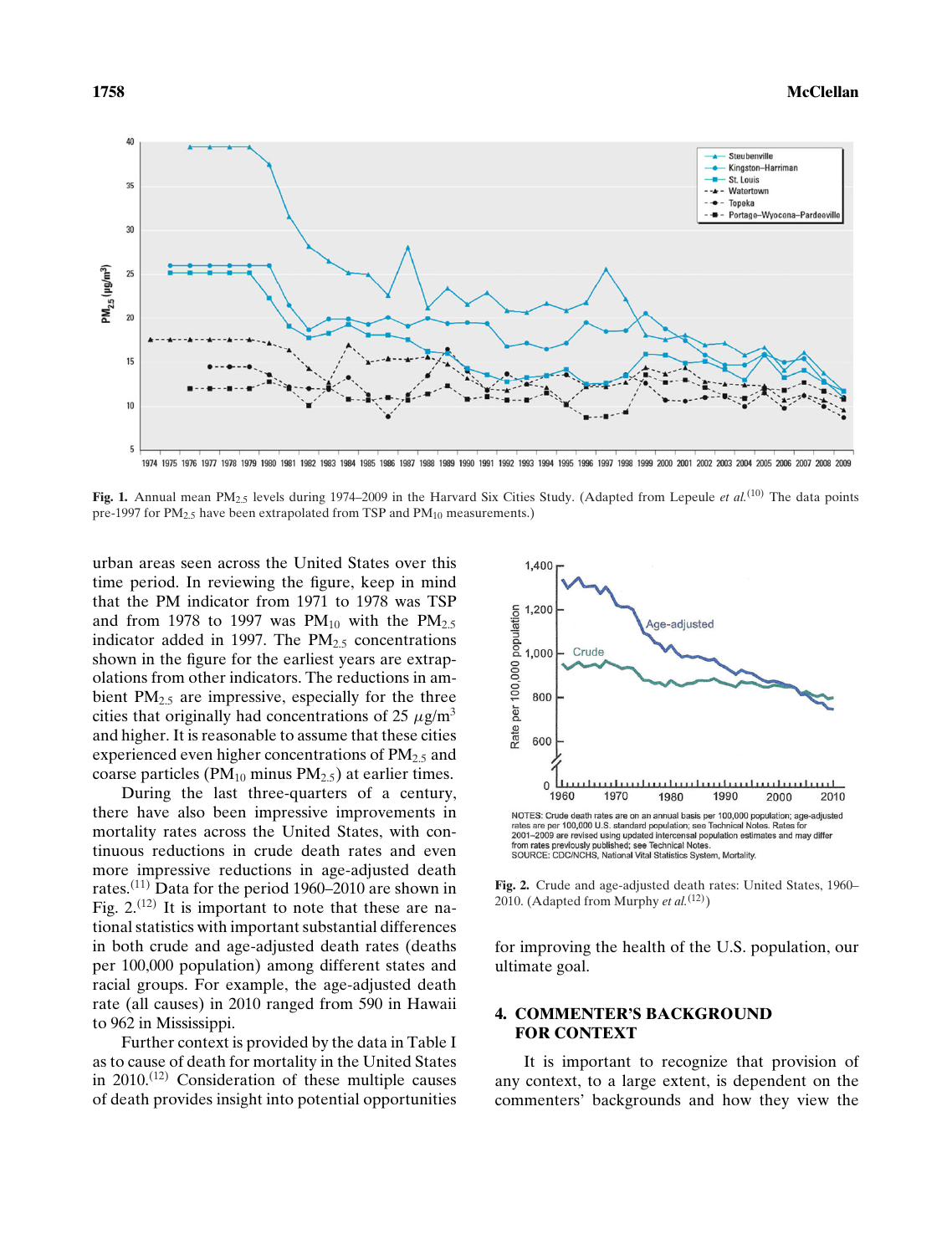**Table I.** Causes of Death for the United States for 2010 by Major Causes<sup>(12)</sup>

| Cause of Death (Based on |                                     |           |  |  |
|--------------------------|-------------------------------------|-----------|--|--|
| Rank                     | ICD-10, 2004)                       | Number    |  |  |
|                          | All causes                          | 2,468,435 |  |  |
| 1                        | Diseases of heart                   | 597,689   |  |  |
| 2                        | Malignant neoplasms                 | 574,743   |  |  |
| 3                        | Chronic lower respiratory diseases  | 138,080   |  |  |
| 4                        | Cerebrovascular diseases            | 129,476   |  |  |
| 5                        | Accidents (unintentional injuries)  | 120,859   |  |  |
| 6                        | Alzheimer's disease                 | 83,494    |  |  |
| 7                        | Diabetes mellitus                   | 69,071    |  |  |
| 8                        | Nephritis, nephrotic syndrome,      | 50,476    |  |  |
|                          | and nephrosis                       |           |  |  |
| 9                        | Influenza and pneumonia             | 50,097    |  |  |
| 10                       | Intentional self-harm (suicide)     | 38,364    |  |  |
| 11                       | Septicemia                          | 34,812    |  |  |
| 12                       | Chronic liver disease and cirrhosis | 31,903    |  |  |
| 13                       | Essential hypertension and          | 26,634    |  |  |
|                          | hypertensive renal disease          |           |  |  |
| 14                       | Parkinson's disease                 | 22,032    |  |  |
| 15                       | Pneumonitis due to solids and       | 17,011    |  |  |
|                          | liquids                             |           |  |  |
|                          | All other causes                    | 483,694   |  |  |

application of the work being reviewed. The context and perspective I offer is grounded in my experience as a scientist, research manager, and advisor on the use of science to inform public policy decisions. I have been studying the health effects of airborne materials for over half a century, initially focusing on radioactive materials, as might be released in a nuclear reactor accident, and later on airborne emissions from various energy technologies, especially diesel compression ignition engines. Soon after passage of the CAA, I began advising both public agencies and private organizations on air quality issues at the interface between science and public policy. Much of that activity has involved the setting of NAAQS for criteria air pollutants, including PM and implementation of strategies to attain the NAAQS. This service included chairing the EPA's review committee for the first criteria document on airborne lead and later the EPA Clean Air Scientific Advisory Committee (CASAC) and service on the CASAC Panels that reviewed the science undergirding the 1987, 1997, and 2006 revisions of the PM NAAQS. I offered independent comments on the 2013 revision.

Based on my personal experience in the NAAQS setting process, I am firmly convinced that science should inform the policy decisions that are required in the setting of the  $NAAQS<sup>(13)</sup>$  However, a

corollary is that both scientists and policymakers should recognize that the science alone is not sufficient for making policy decisions. This is particularly the case in the absence of a quantitative goal or target for acceptable risk. The alternative approach embedded in the CAA is a policy judgment by the EPA Administrator as to how low is low enough. Tensions develop when scientists want to enter the policy arena and specify numerical standards that implicitly involve policy judgments. Tensions also arise when policymakers cast their policy judgments as being dictated by the science and abdicate their policy judgment role. I addressed those issues in the paper "Role of Science and Judgment in Setting National Ambient Air Quality Standards: How Low is Low Enough?"<sup>(13)</sup>

The passage of the CAA had substantial impact on the research enterprise in the United States, with substantial federal funding provided for investigation of pollutants from their movement from their sources at smoke stacks and tail pipes through the atmosphere to people and the development of an improved understanding of the health effects of airborne pollutants. A national network of monitors has been deployed, primarily for regulatory compliance purposes and secondarily for research purposes. Substantial investments of public and private funds have been made to develop and improve a wide range of technologies to reduce emissions of both regulated and nonregulated air pollutants from various sources. It is widely acknowledged today by multiple parties, the public, government agencies, industry, and politicians that the regulatory programs grounded in the CAA have had widespread positive impact. Air quality in the United States today is markedly improved from that observed in the 1970s and earlier. This leads to a critical question today as to what extent current air quality has any adverse impact on human health and, if so, are even more stringent NAAQS required? The first three articles under consideration address the science that informs policy decisions on the question posed. The fourth article by Smith<sup>(4)</sup> is at the interface of the science and policy. Some readers may be alarmed by my raising the issue of whether current air quality in the United States has adverse health impacts and requires more stringent standards. In my opinion, addressing that complex issue is at the interface of science and policy and is one reason why the four articles and related commentaries should be of interest to a wide audience of scientists, policymakers, and the public.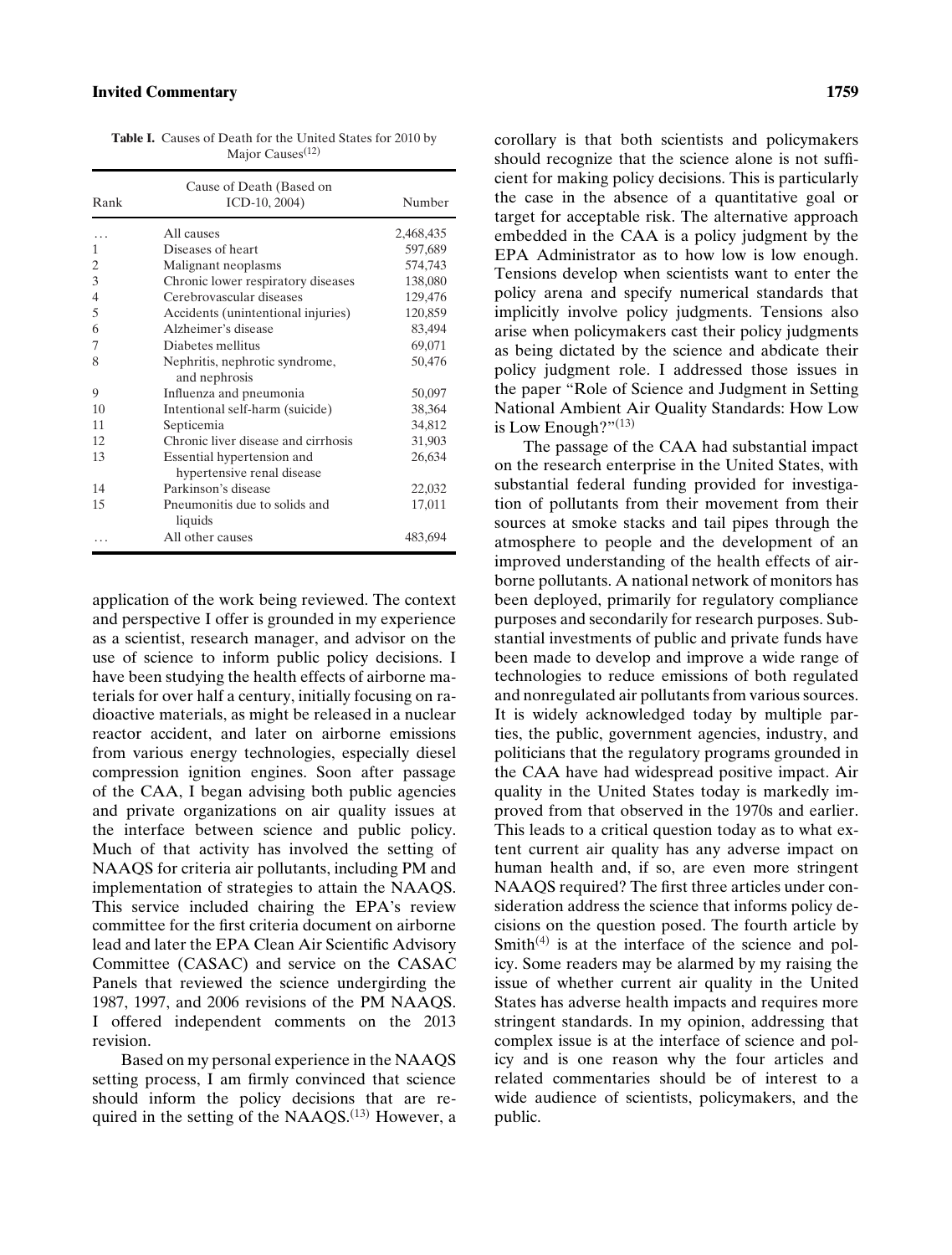#### **5. EVALUATING CAUSALITY**

A critical issue related to assembling, integrating, synthesizing, and communicating the science on the health effects of  $PM_{2.5}$  revolves around whether there is a "causal" link between exposure to ambient  $PM_{2.5}$  and a range of health endpoints including all-cause mortality and specific causes of death such as ischemic heart disease, stroke, chronic obstructive pulmonary disease, and lung cancer. To aid in addressing this issue in an organized way, the EPA has developed a five-level hierarchy that classifies the overall weight of evidence drawn from integration of evidence across epidemiological, controlled human exposure studies, and toxicological studies and the related uncertainties that ultimately influence our understanding of the evidence. The five categories are: (1) causal relationship, (2) likely to be causal relationship, (3) suggestive of a causal relationship, (4) inadequate to infer a causal relationship, and  $(5)$  not likely to be causal relationship.<sup>(14)</sup> This approach is analogous to the hazard identification methodology widely used for decades in addressing cancer hazards of various agents. The *Federal Register* announcement of the National Ambient Air Quality Standards for Particulate Matter: Final Rule<sup> $(15)$ </sup> has extensive discussion of the use of this qualitative categorical hazard hierarchy in informing the policy judgments supporting the decision (1) to lower the annual NAAQS for  $PM_{2.5}$  from 15 to  $12 \mu$ g/m<sup>3</sup> and (2) to retain the 24-hour averaging time NAAQS set at 35  $\mu$ g/m<sup>3</sup> with a 98th percentile statistical form for attainment purposes.

It is noteworthy that this "causal" categorization process, by its very nature, emphasizes positive findings, which, in turn, emphasize the findings from studies at the highest ambient  $PM<sub>2.5</sub>$  concentrations. It is important to recognize that the categorization process does not rigorously address the equally important question of whether  $PM<sub>2.5</sub>$  at levels currently found in the United States have increased associated morbidity and mortality rates for specific health outcomes over and above baseline rates. That is a critical issue in the review of the science for a policy decision on any potential revision of the NAAQS for  $PM_{2.5}$ .

The issue of what ambient concentrations of PM<sub>2.5</sub> have a causal attributable effect on health outcomes such as an increase in all-cause mortality over and above background or baseline rates is not addressed by the five-level causal hazard hierarchy. This is a separate and extremely important issue. It is my opinion that many scientists, perhaps including some of the authors of the four articles, are confused and view the causal hazard hierarchy as extending to ambient  $PM_{2.5}$  concentration–response functions.

Shin *et al.*<sup>(3)</sup> touch on this issue when they note the lowest concentration studied in the American Cancer Society (ACS) cohort was 5.8  $\mu$ g/m<sup>3</sup>, the 5th percentile was 8.8  $\mu$ g/m<sup>3</sup>, and the 95th percentile is below 20  $\mu$ g/m<sup>3</sup>. They note "reliable estimates of risk" from the available studies can only be made using the data in the 5th to 95th percentile of exposure, i.e., estimates of the shape in the lower 5th and upper 95th percentile are both imprecise and likely to be inaccurate." I question the implication that the statistical association between ambient concentrations of  $PM_{2.5}$  and excess risk is equally reliable over the full range from the 5th to the 95th percentile of  $PM_{2.5}$ concentrations. It was disappointing that Shin *et al.*(3) did not more rigorously address the basis for their focus on the 5th percentile in view of EPA's approach to the last NAAQS revision.(15)

Specifically, it would have been of interest to readers if Shin *et al.*<sup>(3)</sup> had offered a rigorous critique of the related methodology used by the EPA Administrator to make the policy decision lowering the annual PM<sub>2.5</sub> NAAQS from 15 to 12  $\mu$ g/m<sup>3</sup> effective from March 18, 2013.<sup>(15)</sup> In reaching that policy decision, the final rule stated: "In considering the evidence, the Policy Assessment recognized that NAAQS are standards set so as to provide requisite protection, neither more nor less stringent than necessary to protect public health, with an adequate margin of safety. This judgment ultimately made by the Administrator involves weighing the strength of the evidence and the inherent uncertainties and limitations of that evidence." As summarized in the Final Rule for the  $PM_{2.5}$  NAAQS,<sup>(15)</sup> the Administrator gave special attention to four multicity studies for which distributional statistics of  $PM_{2.5}$  ambient concentrations were available. This did not include the Harvard Six Cities Study, for which the Lepeule *et al.*(10) paper is the last update apparently, because the investigators would not release their data on ambient  $PM_{2.5}$  concentrations for the populations studied in six cities. The Rule noted: "By considering this approach one could focus on the range of  $PM_{2.5}$ concentrations below the long-term mean ambient concentrations over which we continue to have confidence in the associations observed in epidemiological studies (e.g., above the  $25<sup>th</sup>$  percentile) where commensurate public health protection could be obtained for  $PM_{2.5}$ -related effects and, conversely, identify the range in the distribution below which our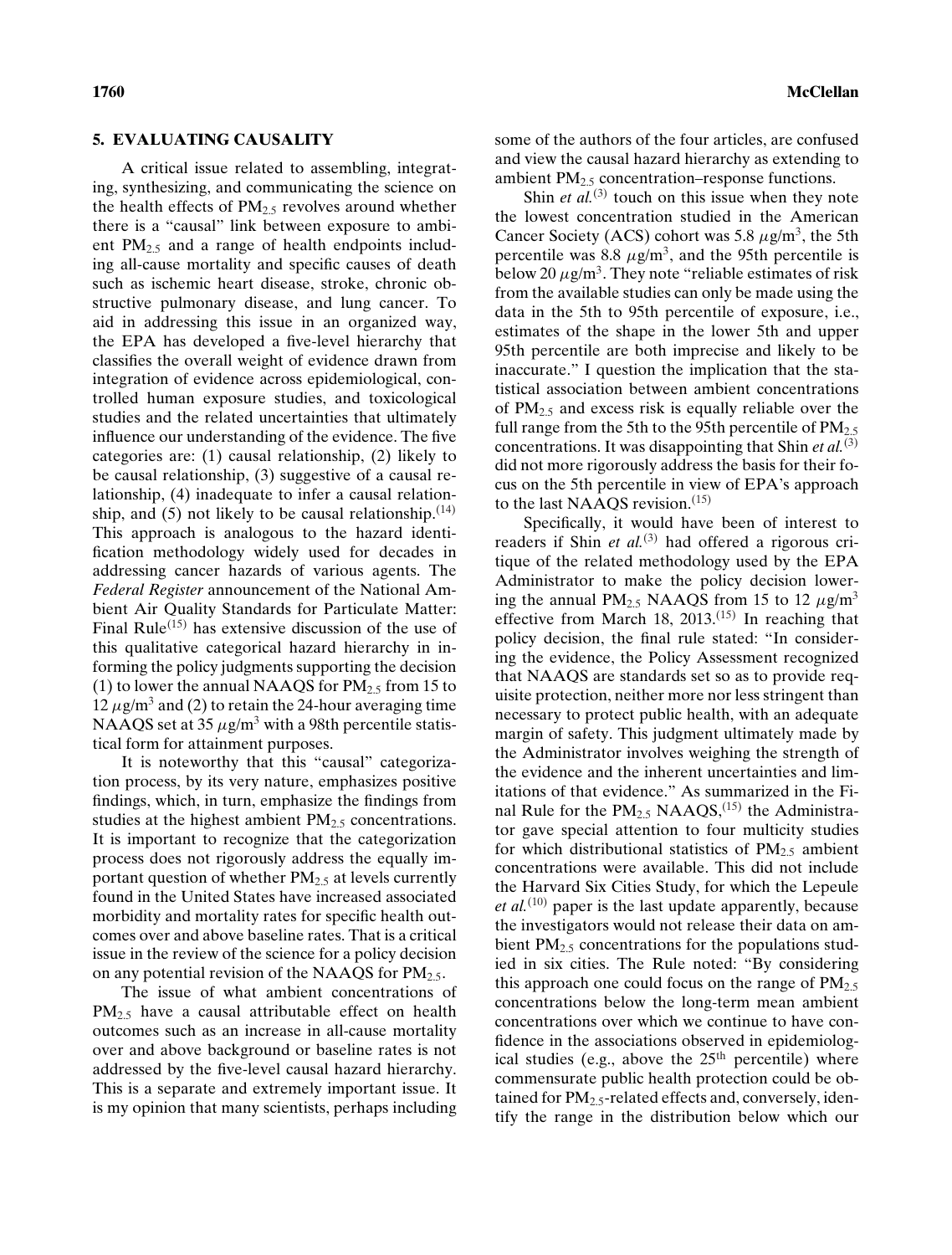confidence in the associations is appreciably less, to identify alternative annual standard levels." It is clear that this approach accepts the categorization of some long-term exposure studies as evidence of a causal or likely causal relationship for all-cause mortality; however, only above the 25 percentile of ambient PM<sub>2.5</sub> concentrations in the four studies. Most importantly, the EPA Administrator viewed the evidence below the 25th percentile as uncertain and not supportive of a causal or likely causal relationship. This contrasts with the conclusions of Shin *et al.*<sup>(3)</sup> It is very likely that this issue will be raised again in the next review of the  $PM<sub>2.5</sub> NAAQS$ . This is a critical issue at the interface between scientific information and policy choices. It is important to recognize that each review does not have to necessarily conclude with a revision of the NAAQS.

## **6. ASSOCIATIONS VERSUS CAUSALITY AT LOW PM2.5 CONCENTRATIONS**

All four of the articles most often referred to the "association" between ambient  $PM_{2.5}$  and health responses. Unfortunately, the tone of three of the articles was that this association represented a causal relationship. As revealed in the earlier discussion of the EPA approach to setting the  $PM_{2.5}$  (annual) NAAQS at  $12 \mu g/m^3$ , it is important to not assume that causality extends to the lowest ambient  $PM_{2.5}$  concentrations studied based on a linear model and the lowest ambient  $PM_{2.5}$  concentrations studied. At a minimum, this issue deserves rigorous discussion and debate.

Unfortunately, none of the articles contain a robust discussion of the many biomedical uncertainties inherent in ambient PM2.5 concentration–response associations over a range of ambient  $PM<sub>2.5</sub>$  concentrations. These uncertainties are multifold, including the official assumption in the last EPA review that all  $PM_{2.5}$  is of equal toxicity on a mass basis. The assumption of equal toxicity is especially uncertain when one recognizes that PM reduction strategies have been highly effective in the United States over the past half-century in reducing mass emissions and reduced ambient concentrations of  $PM_{10}$  and  $PM_{2.5}$ . These reductions have resulted in a shift from PM resulting from direct emissions to PM formed from secondary reactions and associated changes in the chemical and size composition of PM. It is important to recognize that these changes are embedded in the ambient PM concentration data used in the major long-term epidemiological studies with the ambi-

ent PM for the earliest time periods in the studies being different from the ambient PM for the most recent updates of the studies. Unfortunately, speciated  $PM<sub>2.5</sub>$  data have rarely been obtained over long periods of time at multiple monitoring sites. Data on speciated  $PM_{2.5}$  are necessary to test hypotheses on whether different  $PM_{2.5}$  components have different potencies for causing an increase in different health effects. A closely related issue is whether ambient  $PM_{2.5}$  concentration–response functions derived from the study of populations in one part of the United States are applicable to populations in other parts of the United States. The importance of this issue was underscored by the results reported by Zeger *et al.*(16) They found an association between increases in  $PM<sub>2.5</sub>$  and increases in mortality in the eastern and central regions of the United States and no evidence of an association in the western United States for the period 2000–2005. It is also important to recognize that the U.S. populations studied in recent decades were not likely exposed to PM of the composition and high concentrations encountered today in some countries such as China and India.

The Shin *et al.*<sup>(3)</sup> article has the most extensive discussion of the issue of causality. However, in my opinion, much of this discussion is quite simplistic and, indeed, naïve with regard to the actual complexity of disease processes. This is illustrated with the statement: "There is now experimental and clinical evidence that exposure to fine particulate matter causes biological responses such as oxidative stress leading to chronic inflammation, which in turn, can lead to increased mortality from chronic cardiovascular and respiratory disease and lung cancer, thereby shortening the lifespan." In my opinion, this is an excessively broad conclusion. I would agree that oxidative stress is one of the current fads in the biomedical sciences; however, such fads come and go. Unfortunately, disease processes are much more complex than this statement indicates, and a single step in complex multistep disease processes has rarely proved to be overwhelmingly dominant across a population afflicted with a particular disease. Shin *et al.*<sup>(3)</sup> use the term "causal models" at several places in their article, including reference to the paper of Pope *et al.*<sup>(17)</sup> These modeling exercises are useful; however, the models fall short of describing the myriad of complex steps by which responses over many decades to a single risk factor, such as  $PM<sub>2.5</sub>$ , undefined as to chemical composition, cause a very small increase in the relative risk of death from a particular disease in a large population.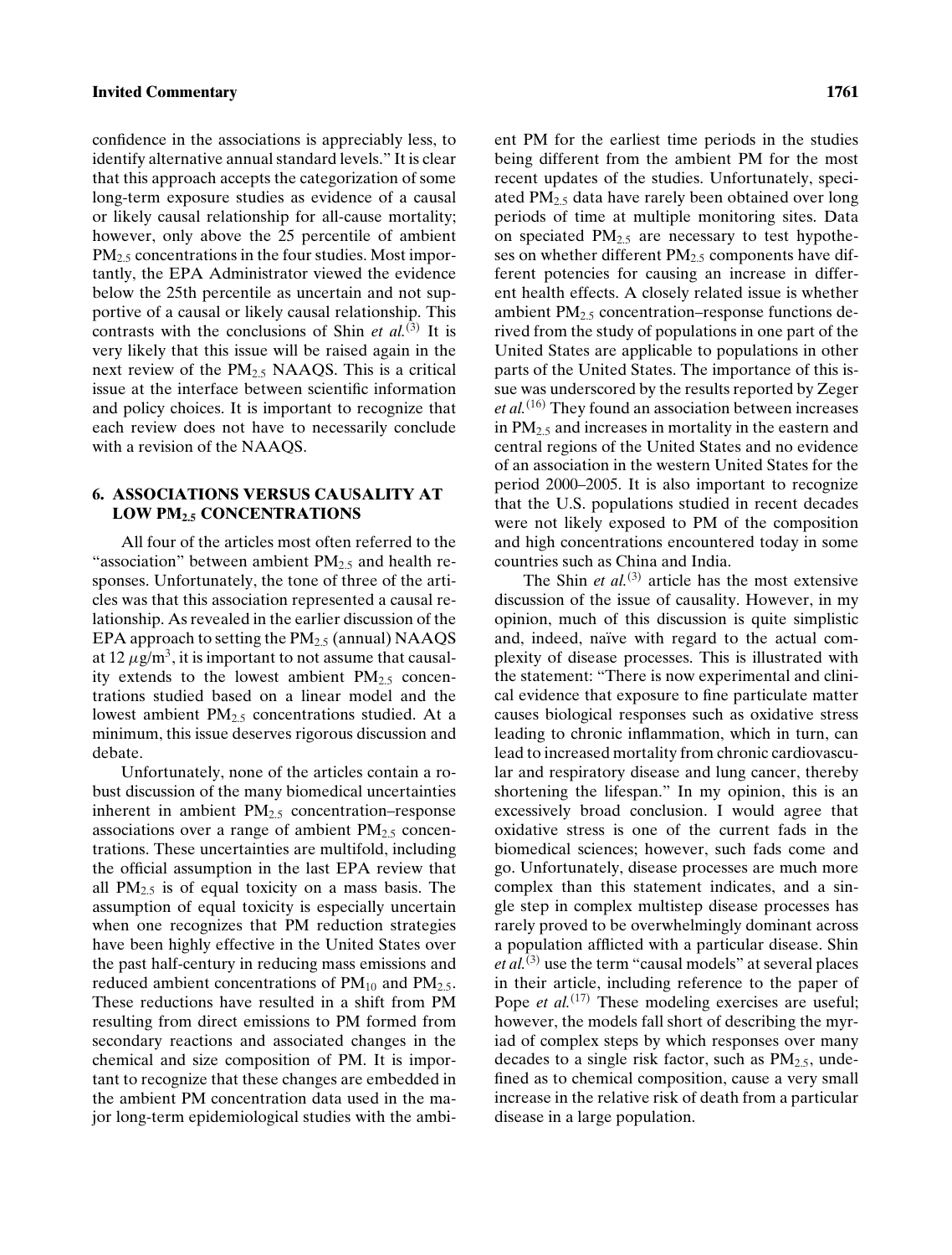The Shin *et al.*<sup>(3)</sup> article contains what I view as an unjustified statement that: "There is no biological reason to believe that there exists a range in exposure for which no mortality risks exists (i.e., threshold)." It is noteworthy that the authors provided several figures in which data were plotted as hazard ratios or relative risk. The above quote apparently fails to recognize that the hazard ratio or relative risk of 1.0 is not an absence of mortality, it is the baseline mortality rate against which an increase in mortality attributable to the putative risk factor being examined is evaluated, in this case— $PM_{2.5}$ —after attempting to control for all other risk factors potentially associated with the disease endpoint of concern. The diseases that are of concern for chronic exposure to  $PM_{2.5}$  are very common causes of death (recall Table I) and arise from multiple risk factors. For deaths occurring late in life, many of these risk factors have interacted with normal biological processes, including damage, repair, and homeostatic processes, for decades throughout the individual's life. At the risk of sounding trite, life from conception to death is full of competing risks. The challenge for biomedical scientists, including statisticians, is to determine under what  $PM<sub>2.5</sub>$  exposure conditions over a lifetime of exposures there is a significant role for PM<sub>2.5</sub> in altering those complex processes and impacting morbidity and mortality rates. The challenge is even more difficult because many of the risk factors identified to date for the diseases of concern do have impact over the individual's total lifetime. As noted earlier (Fig. 1), there has been continuous improvement in mortality rates in the United States over the past half-century. Attempting to tease out the relative importance of a multitude of risk factors for this improvement in health is complex and beyond the scope of this commentary.

In this commentary, I have not discussed a growing body of evidence of a lack of influence of ambient PM<sub>2.5</sub> concentrations on mortality. An example is the paper by Greven  $et \ al.<sup>(18)</sup>$  that uses ambient PM2.5 monitoring data for 2000–2006 and data on time of death and age for 18.2 million individuals in a Medicare cohort. They developed both national and local coefficients to examine trends. Based on the local coefficient alone, they were not able to demonstrate any change in life expectancy for a reduction in ambient  $PM_{2.5}$ . These results suggest the need for caution in using national values for estimating  $PM<sub>2.5</sub>$  attributable effects in specific regions of the United States, including California. In this regard, a number of studies have been developed on California populations, some of which suggest an absence of excess risk for recent ambient  $PM_{2.5}$ concentration. $(16,19)$ 

It is well recognized by scientists and clinicians knowledgeable of the biology and pathobiology of the health endpoints of concern that none of the individual cases carry "markers" or any characteristics that allow  $PM_{2.5}$  attributable cases to be distinguished from cases that are attributable to a myriad of other causes. The attribution of deaths associated with  $PM_{2,5}$  exposure is done on a statistical and population basis. The statistical models used typically are proportional hazard models that estimate for the population a given portion of the cases over and above the baseline mortality rates attributed to other causes. To provide a context for considering the estimated  $PM<sub>2.5</sub>$  attributable deaths, it is always helpful to present the baseline mortality rate, which, as discussed earlier, varies with time, place, and population as influenced by multiple factors. I will return to that point later. In addition to showing the excess risk attributed to  $PM_{2.5}$ , it would be informative if the analysts also showed the excess risks estimated for other well-recognized risk factors, such as smoking and socioeconomic status, that must be controlled for in the analyses to develop reliable estimates of excess  $PM<sub>2.5</sub>$  attributable risks. This information would be valuable to the analysts and to other parties to help understand if the calculated results for  $PM_{2.5}$  make sense. An array of attributable risk results for different risk factors also provides valuable context for policymakers and the public concerned with how best to positively impact human health. In my opinion, it is important to periodically recall the goal to improve public health; the regulation and control of specific risk factors such as  $PM_{2.5}$  is just one means to that end.

## **7. EXPANDED PRESENTATION OF RESULTS TO PROVIDE CONTEXT**

In this section, I will illustrate how an expanded presentation of results can provide useful context and perspective. Fann *et al.*<sup>(2)</sup> use their Fig. 3 to graphically illustrate the estimated "premature deaths avoided" based on different ambient  $PM_{2.5}$ concentration–response functions. The focus is on comparison of the results using functions from the Harvard Six Cities Study<sup>(10)</sup> and the ACS study.<sup>(20)</sup> The graph also showed estimates developed from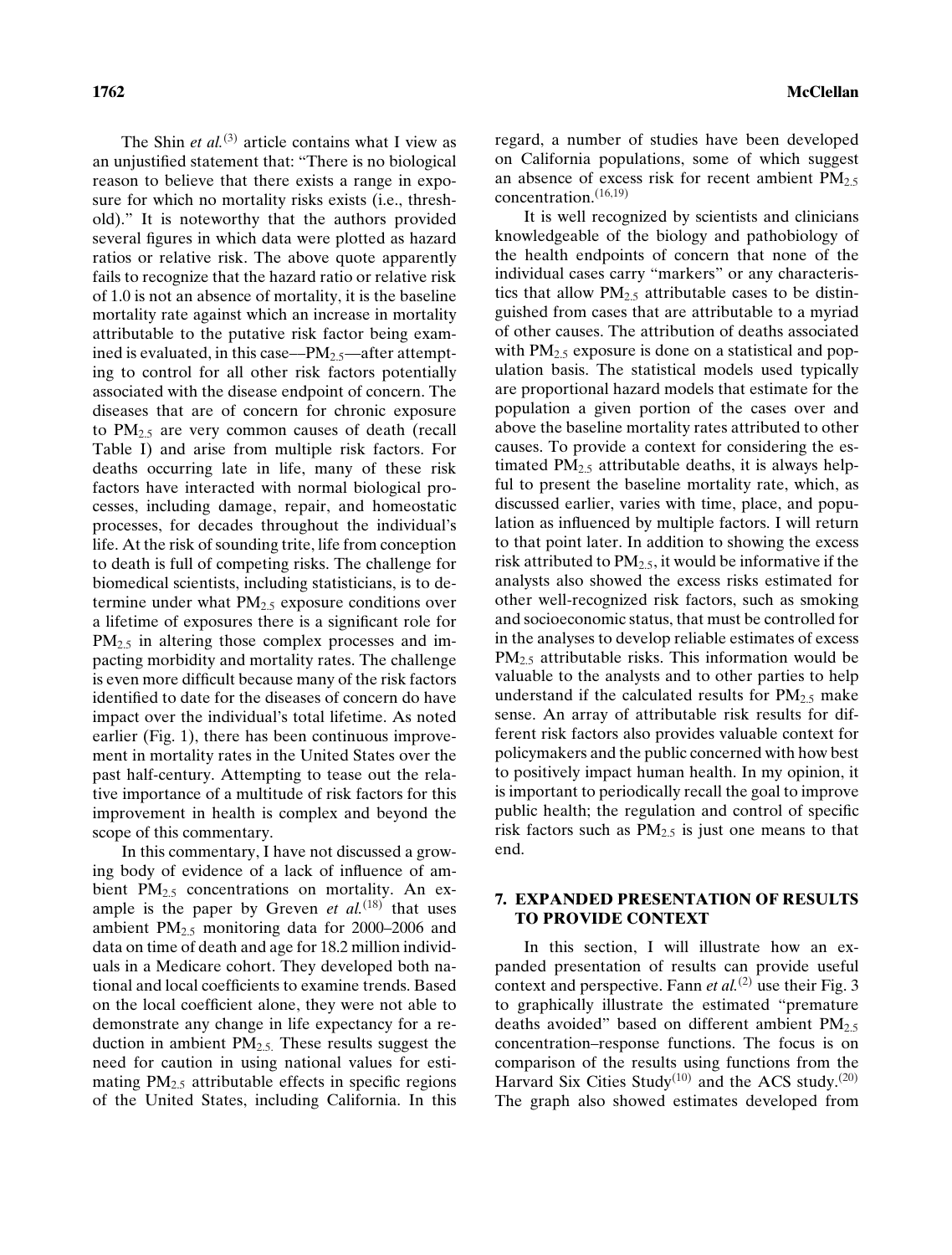**Table II.** Comparison of 2014 Estimated Premature Deaths Avoided Using Alternative Ambient  $PM<sub>2.5</sub>$ Concentration–Response Functions (Adapted from Fann *et al.*(2) and Fann [personal communication])

| <b>Baseline</b><br>Mortality<br>(Deaths) | <b>Estimated Premature</b><br>Deaths Avoided<br>(Deaths $95\%$<br>Confidence Interval) |
|------------------------------------------|----------------------------------------------------------------------------------------|
|                                          |                                                                                        |
| 2.565.169 <sup>a</sup>                   | 10,373 (6,010, 14,698)                                                                 |
|                                          |                                                                                        |
| 2,565,169 <sup>a</sup>                   | 4,582 (3,334, 5,821)                                                                   |
| 2,565169 <sup>a</sup>                    | 8,327 (1,492, 18,289)                                                                  |
|                                          |                                                                                        |
| 2.565.169 <sup>a</sup>                   | 5,852 (2,527, 9,150)                                                                   |
|                                          |                                                                                        |
| $2,565,169^{\rm a}$                      | 5,530 (3,287, 7,756)                                                                   |
| 364,408 <sup>a</sup>                     | 3,931 (1,935, 4,241)                                                                   |
|                                          |                                                                                        |

aAll cause.

bIschemic heart disease.

functions elicited from 12 experts, a meta-analyses of literature through 2006 and beyond 2006, and a pooling of the 12 experts based on all-cause mortality. Also shown is an estimate from an integrated exposure–response analysis for ischemic heart disease. In Table II, the original estimates of Fann *et al.*<sup>(2)</sup> are shown complemented by baseline mortality data added to provide context. In my opinion, showing the baseline mortality values helps the reader to understand this mathematical exercise. The table would be even more informative if it included the total population for 2014.

Smith $(4)$  provides an excellent example of how the assumptions used in estimating benefits can have

major impact on the results. In her paper, Table I showed the total risk reduction estimate (avoided premature deaths in 2020) for two approaches. One approach was the traditional approach used by EPA in developing regulatory impact analyses (RIAs). That approach assumes deaths are avoided irrespective of the ambient concentrations of  $PM_{2.5}$ . Table III yields 456 avoided deaths with the national concentration–response function that was developed by Krewski *et al.*<sup>(20)</sup> using the ACS cohort and  $1,034$ avoided deaths using the concentration–response function that was developed by Lepeule *et al.*<sup>(10)</sup> from the Six Cities Study. Smith $(4)$  also gave lower estimates based on the approach that EPA used in the latest revision of the NAAQS for  $PM_{2.5}$ described earlier in this commentary. As shown in Table III, the number of residual avoidable deaths is reduced to 21–47, dependent on the concentration– response function used and involves an impacted population of less than 1 million. Alleged benefits in the RIA, of 456–1,034 (or 460–1,000 using the RIA's rounding convention) avoidable deaths, disappear if one uses the qualitative policy judgment used by the EPA Administrator in revising the NAAQS for  $PM_{2.5}$ . Indeed, a strong argument can be made that there are no avoided  $PM_{2.5}$  attributable deaths in California based on the report of Zeger *et al.*<sup>(16)</sup> Recall that they reported no finding of evidence of an association between ambient  $PM_{2.5}$  and mortality in the western United States. They noted "this lack of association is largely because the Los Angeles Basin counties (California) have higher PM levels than other West Coast urban centers but not higher adjusted mortality rates." As an aside, California was the only state for which benefits of

**Table III.** Estimates of Avoided Premature Deaths in California in 2020 Estimated for PM<sub>2.5</sub> NAAQS with a Reduction in the Annual Standard from 15 to 12  $\mu$ g/m<sup>3</sup> Projected Using BenMAP<sup>(21)</sup> and Smith (personal communication)

|                                                 |                      | Population           | Baseline Mortality (#) |           | Avoided Deaths (#) |           |
|-------------------------------------------------|----------------------|----------------------|------------------------|-----------|--------------------|-----------|
|                                                 | Krewski <sup>a</sup> | Lepeule <sup>b</sup> | Krewski                | Lepeule   | Krewski            | Lepeule   |
|                                                 | $(30-99)$            | $(25-99)$            | $(30-99)$              | $(25-99)$ | $(30-99)$          | $(25-99)$ |
| Not attaining/above margin<br>$(>13 \mu g/m^3)$ | 763,104              | 875,086              | 7,574                  | 7,681     | 21                 | 47        |
| Not attaining/in margin<br>$(>12-13 \mu g/m^3)$ | 3,841,464            | 4.419.703            | 41.853                 | 42.342    | 117                | 266       |
| Already attaining<br>$(\leq 12 \ \mu g/m^3)$    | 7,560,163            | 8,537,984            | 86,913                 | 87,735    | 318                | 721       |
| Total                                           | 12,164,732           | 13,832,773           | 136,340                | 137,758   | 456                | 1,034     |

<sup>a</sup>Krewski *et al.*<sup>(20)</sup> evaluate the population from age 30 to 99 years.

<sup>b</sup>Lepeule *et al.*<sup>(10)</sup> evaluate the population from age 25 to 99 years.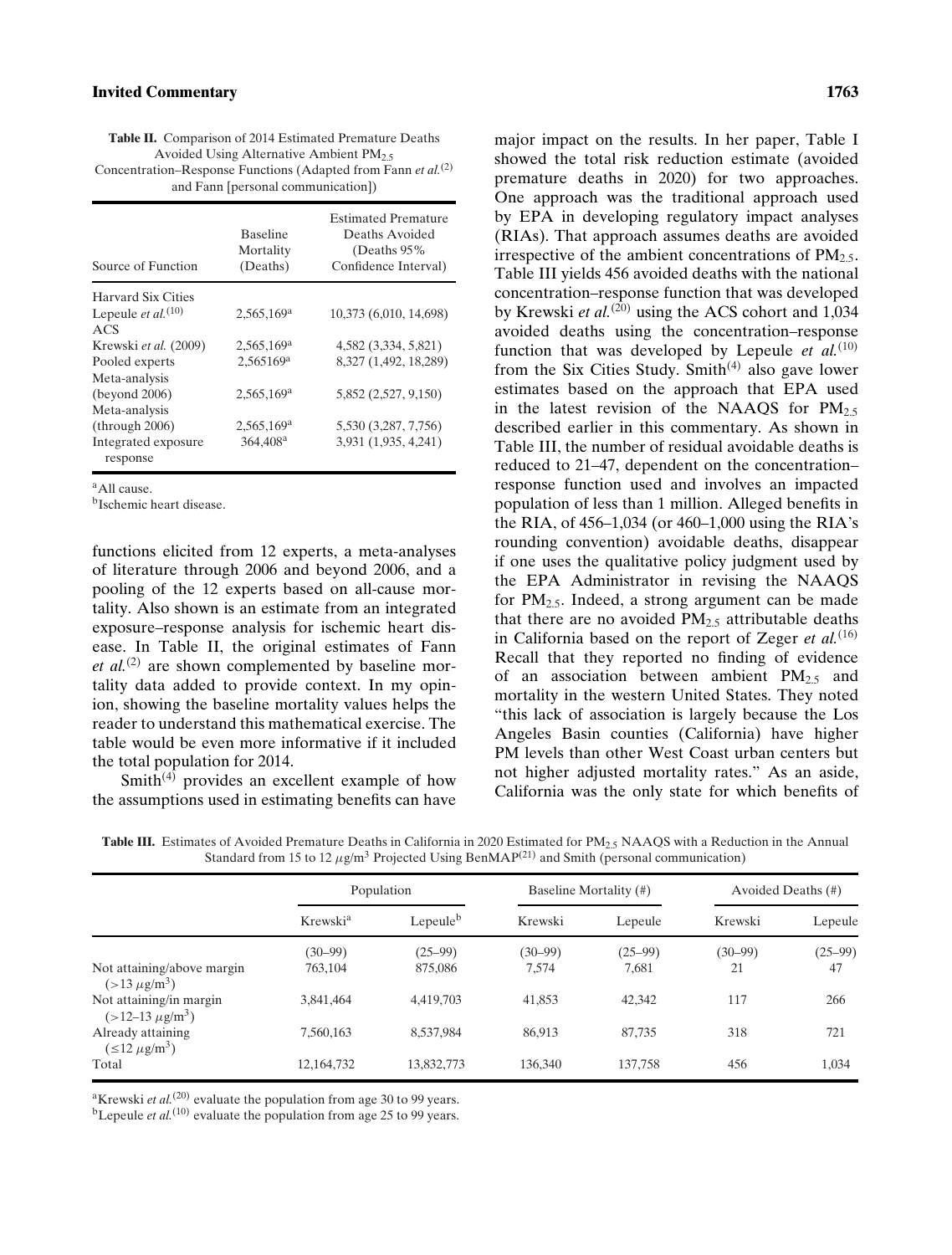avoided mortality were projected to occur with a lowering of the PM<sub>2.5</sub> NAAQS. Other areas had already attained the  $PM_{2.5}$  NAAQS. Again, the inclusion of the baseline population and mortality data helps provide context and perspective to the calculated benefits. Note that the population and baseline mortality values are based on actual data rather than hypothesized relationships and, thus, are much more certain than the calculated benefits. This broader array of data not only gives perspective to the calculated benefits, i.e., avoidable deaths, for a  $PM_{2.5}$  standard, but invites questions as to where society at large can gain the greatest benefits in improved health.

To give a broader perspective to the estimated avoidable deaths, it is useful to recall Table I, which provides detailed mortality data by causes for 2010. As discussed earlier, consideration of calculated estimates of  $PM_{2,5}$  attributable deaths along with an array of mortality data by multiple causes opens the door to a broader discussion of options for improving the health and quality of life for society at large moving beyond a singular focus on  $PM_{2.5}$ .

The above discussion has focused on providing information on three key inputs: (1) the population under consideration, (2) baseline mortality rate, and (3) the ambient  $PM_{2.5}$  concentration–response functions (and the associated uncertainties at various  $PM_{2.5}$  levels). It is also useful to have a more complete exposition of the ambient  $PM<sub>2.5</sub>$  data being used as input as illustrated by Smith.(4)

The above discussion also carries with it important implications for setting priorities for research that will help improve human health. Let me first address the adequacy of current models of ambient PM<sub>2.5</sub> concentration–response functions. In my view, the models currently available provide reasonable upper-bound estimates of  $PM_{2.5}$  attributable mortality, i.e., more likely to overestimate than underestimate the true  $PM_{2.5}$  attributable mortality. The estimated ambient PM2.5 concentration–response functions and  $PM<sub>2.5</sub>$  attributable mortality calculated for those studies are likely related to the exposure of the populations over a lifetime beginning early in life, i.e., in the 1970s and earlier for the vast majority of the deaths. Ambient concentrations of  $PM_{2.5}$  have steadily declined across the United States from that time to the present; recall Fig. 1. In addition, the U.S. age-adjusted death rate has steadily decreased, as shown in Fig. 2, related to many factors.

Let me quickly note that some individuals may suggest that improved air quality had a role in the observed reduced death rates. That may be true;

**Table IV.** The Impact of Socioeconomic Status on Mortality Rate Ratio (Adapted from Steenland *et al.*<sup>(22)</sup>)

| Mortality            | Men                 | Women               |
|----------------------|---------------------|---------------------|
| All causes           | $2.02(1.95-209)^a$  | $1.29(1.25-1.32)$   |
| Heart disease        | $1.88(1.83 - 193)$  | $1.84(1.76-1.93)$   |
| Stroke               | 2.25 (2.14-2.37     | $1.53(1.44-162)$    |
| Diabetes             | $2.19(2.07 - 2.32)$ | $1.85(1.72 - 2.00)$ |
| COPD                 | $3.59(3.35 - 3.83)$ | $2.09(1.91-230)$    |
| Lung cancer          | $2.15(2.07-2.23)$   | $1.31(1.25-1.39)$   |
| <b>Breast cancer</b> |                     | $0.76(0.73-0.79)$   |
| Colorectal cancer    | $1.21(1.16-1.27)$   | $0.91(0.86 - 0.96)$ |
| External causes      | $2.67(2.58-2.78)$   | $1.41(1.35-1.48)$   |
|                      |                     |                     |

*Note:* Mortality rate ratio = mortality for lowest quartile of socioeconomic status. Mortality for highest quartile of socioeconomic status.

a95% Confidence interval.

however, I suggest the impact of  $PM_{2.5}$  reductions is likely very small and difficult to tease out from the myriad of other factors that were likely involved in reducing mortality rates. To provide further perspective, it is useful to note the substantial impact of socioeconomic status on mortality<sup>(22)</sup> (Table IV). The mortality rate ratio for the lowest quartile over the highest quartile of socioeconomic status is high compared to small changes attributed to  $PM_{2.5}$ . It is obvious that many individual risk factors are included within socioeconomic states. All of these factors create "noise" that makes it challenging to identify any small signal attributed to  $PM<sub>2.5</sub>$ . This speaks for caution in interpreting and using the small signals attributed to  $PM_{2.5}$  in these statistical exercises.

The overall point I wish to make is that disease processes are very complex and are influenced by multiple risk factors. For any attempt to tease out the effects of a single risk factor, like  $PM_{2.5}$ , to be successful it needs to take account of the other risk factors. I urge the investigators who have focused their energy on  $PM_{2.5}$  issues to broaden the scope of their research to give greater attention to identifying and characterizing multiple risk factors. In my opinion, this broader perspective offers the best opportunity for having a positive impact on the health of populations.

#### **8. CONCLUSIONS**

The information presented in the four articles and discussed here also has important implications for setting future PM NAAQS and for research to better understand mechanisms of disease causation, approaches to mitigation of disease, and treatment of